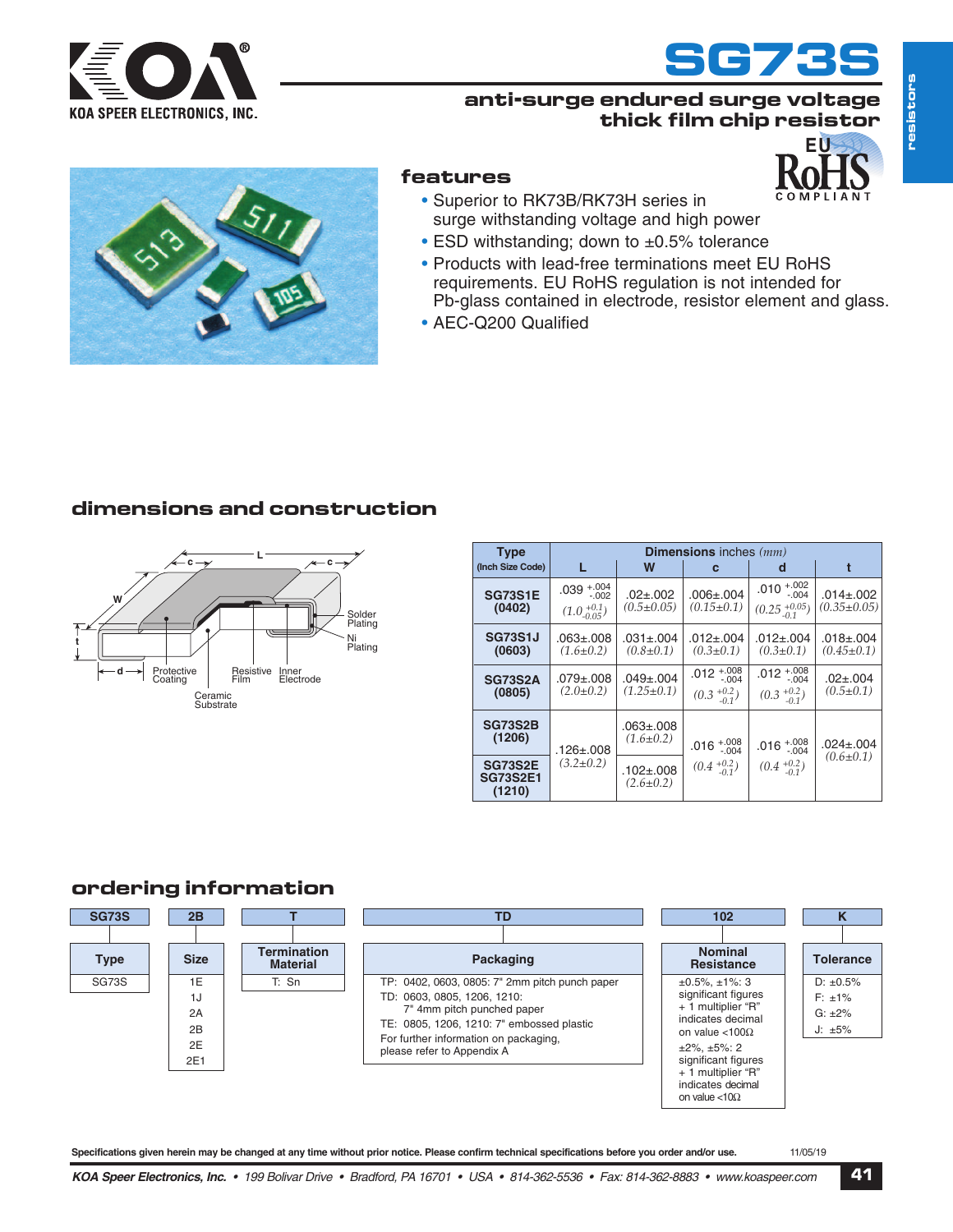



## **anti-surge endured surge voltage thick film chip resistor**

## **applications and ratings**

| Part                      | <b>Power</b>   | <b>Rated</b>            | <b>Rated</b><br><b>Terminal</b><br>Part<br>Temp. | <b>T.C.R.</b><br>(ppm/°C)<br>Max. | Resistance Range $(\Omega)$    |                        |                              | <b>Maximum</b>            | <b>Maximum</b>                    | <b>Operating</b>                          |
|---------------------------|----------------|-------------------------|--------------------------------------------------|-----------------------------------|--------------------------------|------------------------|------------------------------|---------------------------|-----------------------------------|-------------------------------------------|
| <b>Designation</b>        | Rating         | <b>Ambient</b><br>Temp. |                                                  |                                   | (E-24)/E-96<br>$(D \pm 0.5\%)$ | (E-24)/E-96<br>(F±1%)  | $(E-24)$<br>$(G±2\%, J±5\%)$ | <b>Working</b><br>Voltage | <b>Overload</b><br><b>Voltage</b> | Temp.<br>Range                            |
| <b>SG73S1E</b>            | 0.125W         | $70^{\circ}$ C          | $125^{\circ}$ C                                  | ±200                              | $10 - 1M$                      | $1 - 1M$               | $1 - 10M$                    | 75V                       | 100V                              | $-55^{\circ}$ C<br>to<br>$+155^{\circ}$ C |
| (0402)                    | $0.2W^{*2}$    |                         | $105^{\circ}$ C                                  |                                   |                                |                        |                              |                           |                                   |                                           |
| <b>SG73S1J</b>            |                | $70^{\circ}$ C          | $125^{\circ}$ C                                  | ±100                              | 510 - 576k                     | 510 - 576k             | 510 - 560k                   | 150V                      | 200V                              |                                           |
|                           | 0.2W           |                         |                                                  | $±100**$                          | $10 - 499$<br>590k - 1M        | $1 - 499$<br>590k - 1M | $1 - 470$<br>620k - 10M      |                           |                                   |                                           |
| (0603)<br>$0.33W^{*2}$    |                |                         | $125^{\circ}$ C                                  | ±100                              | 510 - 576k                     | 510 - 576k             | 510 - 560k                   |                           |                                   |                                           |
|                           |                |                         |                                                  | $±100^{*1}$                       | $10 - 499$<br>590k - 1M        | $1 - 499$<br>590k - 1M | $1 - 470$<br>620k - 10M      |                           |                                   |                                           |
| <b>SG73S2A</b>            | 0.25W          | $70^{\circ}$ C          | $125^{\circ}$ C                                  | ±200                              | $10 - 1M$                      | $1 - 1M$               | $1 - 10M$                    | 400V                      | 600V<br>$(800V)$ <sup>*3</sup>    |                                           |
| (0805)                    | $0.5W^{*2}$    |                         | $100^{\circ}$ C                                  |                                   |                                |                        |                              |                           |                                   |                                           |
| <b>SG73S2B</b>            | 0.33W          | $70^{\circ}$ C          | $125^{\circ}$ C                                  | ±200                              | $10 - 1M$                      | $1 - 1M$               | $1 - 10M$                    | 200V                      | 400V                              |                                           |
| (1206)                    | $0.75W^{*2}$   |                         | $105^{\circ}$ C                                  |                                   |                                |                        |                              |                           |                                   |                                           |
| <b>SG73S2E</b>            | 0.5W           | $70^{\circ}$ C          | $125^{\circ}$ C                                  | ±200                              | $10 - 1M$                      | $1 - 1M$               | $1 - 10M$                    | 200V                      | 400V                              |                                           |
| (1210)                    | $0.75W^{*2}$   |                         | $110^{\circ}$ C                                  |                                   |                                |                        |                              |                           |                                   |                                           |
| <b>SG73S2E1</b><br>(1210) | 1 <sub>W</sub> |                         | $95^{\circ}$ C                                   | ±200                              | $10 - 1M$                      | $1 - 1M$               | $1 - 10M$                    | 200V                      | 400V                              |                                           |

Parentheses indicate EIA package size codes.

\*1 Cold T.C.R. (-55°C ~ +25°C) is +150 x 10°/K

Rated voltage =  $\sqrt{Power}$  rating x resistance value or max. working voltage, whichever is lower

Please contact KOA Speer for how to handle a specific surge/pulse

If any questions should arise whether to use the "Rated Ambient Temperature" or the "Rated Terminal Part Temperature," please give priority to the "Rated Terminal Part Temperature." Prior to use and for more details refer to "Introduction of the derating curves on the terminal part temperature" in the beginning of the catalog. \*<sup>2</sup> If you want to use the rated power of \*<sup>2</sup>, \*<sup>3</sup> please reference below. \*<sup>3</sup> Applies when power rating is 0.4W or lower.

## **environmental applications**

## **Derating Curve**







For resistors operated at an ambient temperature of 70°C or above, a power rating shall be derated in accordance with the derating curve.

For resistors operated at a terminal part temperature of described for each size or above, a power rating shall be derated in accordance with the derating curve.

Please refer to "Introduction of the derating curve based on the terminal part temperature" in the beginning of our catalog before use.

If you want to use the rated power of  $*_{2,*}^*$  please use the derating curve based on the terminal part temperature on the right hand side.

Additional environmental applications can also be found at www.koaspeer.com

Specifications given herein may be changed at any time without prior notice. Please confirm technical specifications before you order and/or use. 2/18/19